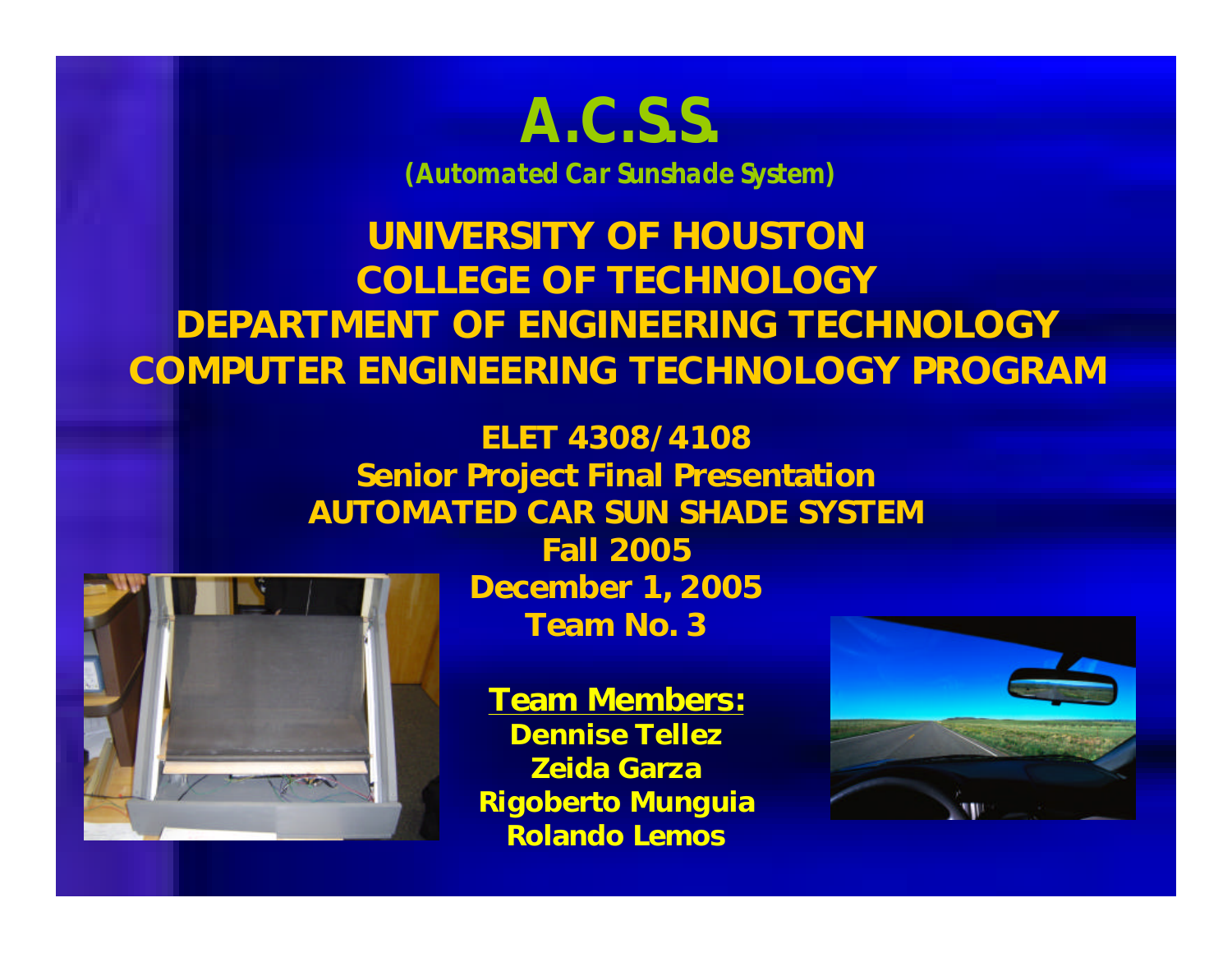### **PRESENTATION OUTLINE**

- *Introduction*
- *Background*

**Rolando Lemos**

• *Product Requirements*

**Dennise Tellez**

- *Design Specifications*
- *Design Description/Construction*
- *Program Flow Chart*
- *Costs*

**Rigoberto Munguia**

**Zeida Garza**

**Dennise Tellez**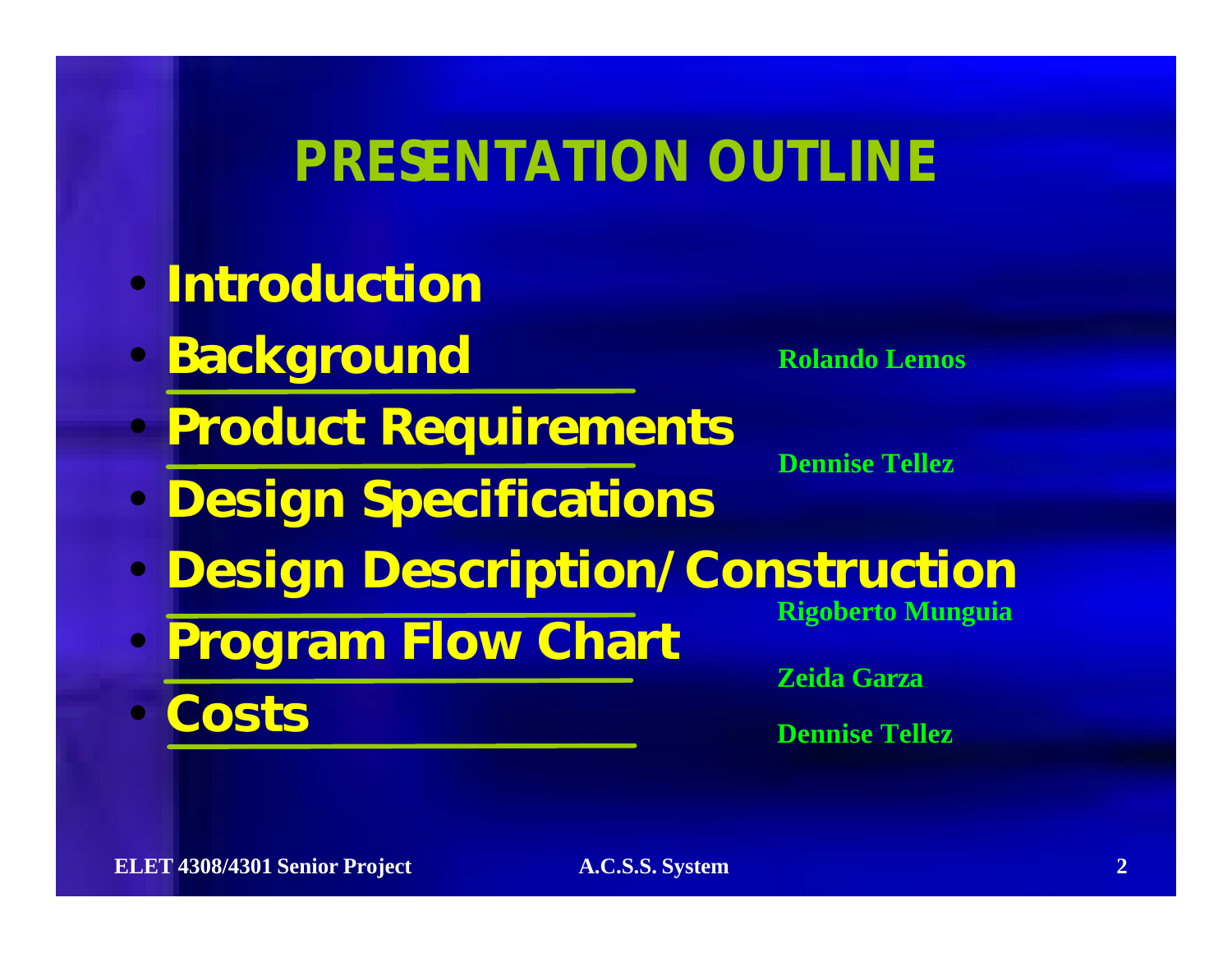## **Introduction**

- *Global Warming*
	- *Hotter summers today than 20 years ago*
	- *Uncomfortable driving conditions in Houston's hot and humid weather*
- *Motivation*
- *protection to the vehicle and comfort to driver and passengers*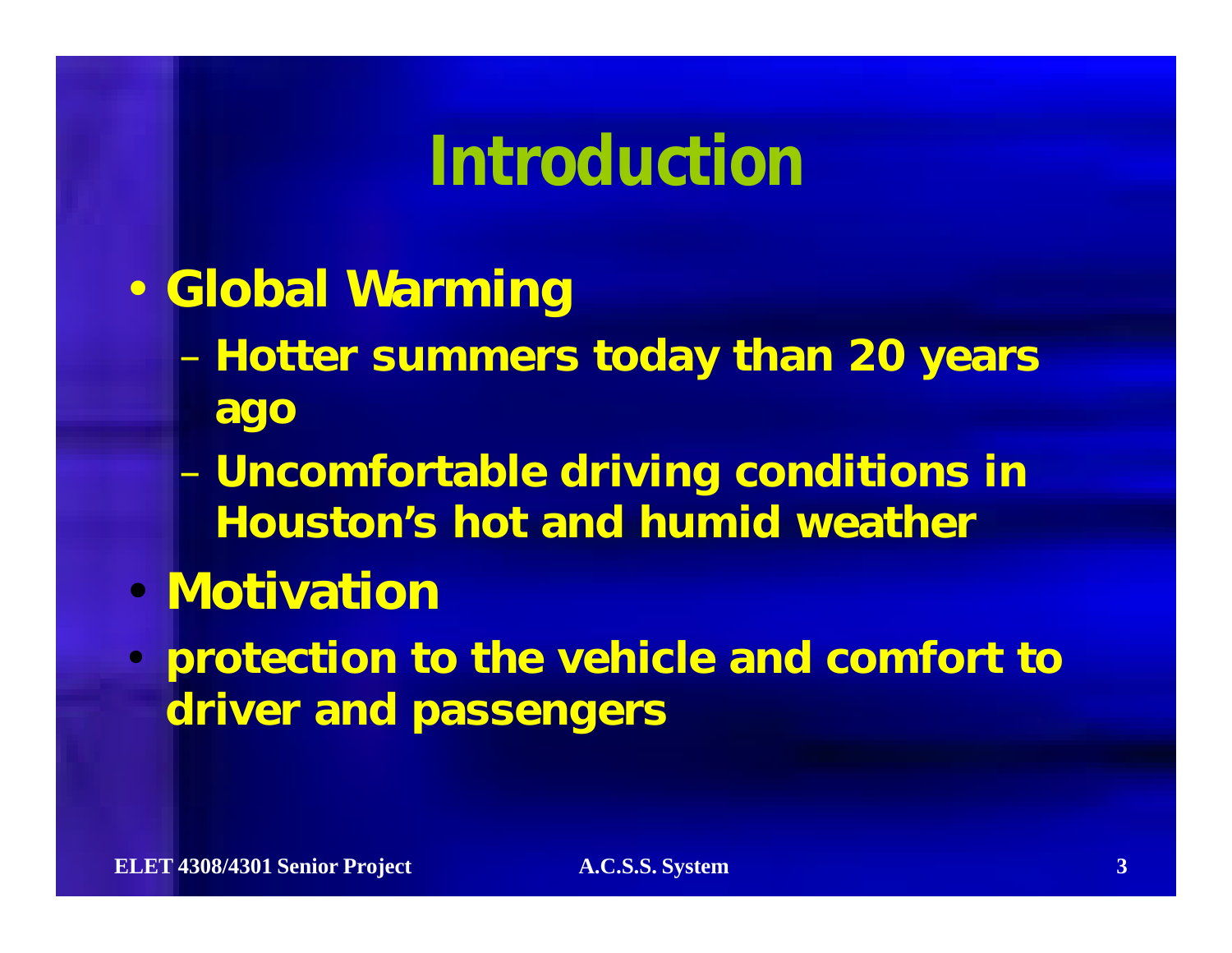# **Background (cont'd)**

### • *Existing Solutions*

- *Find a spot under tree*
- *Manual, place windshield sun visor after stopping automobile*

### • *Solution ACSS System*

- *Practical: automatic operation, no user interaction necessary*
- *Effective: Blocks 80% solar radiation*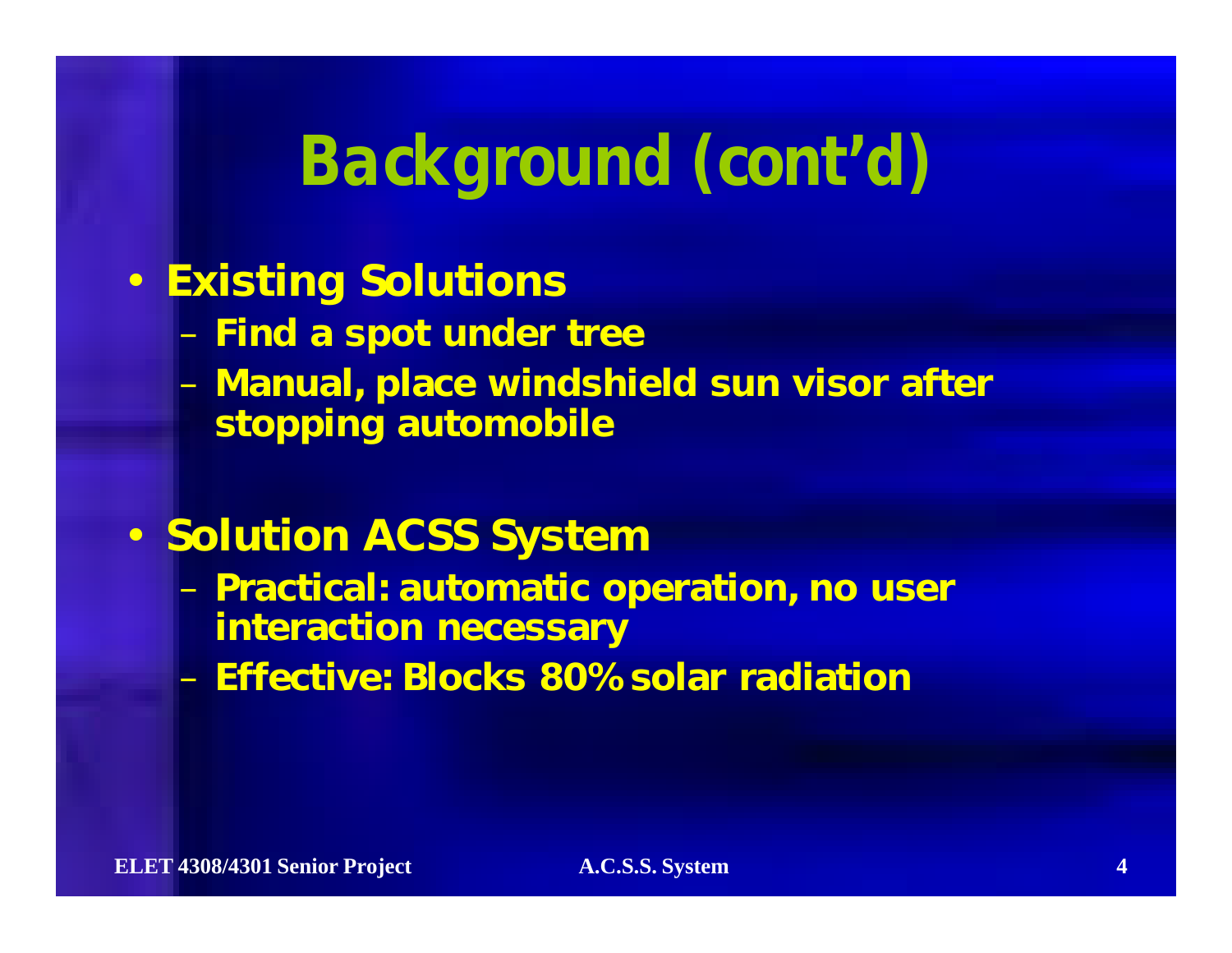# **Requirements**

- *8051 microcontroller*
	- *System main control*
- *Temperature Sensor*  – *Precision Fahrenheit Temperature Sensor*
- *12 V battery*
	- *Power source- provided by the vehicle*
- *Easy Installation*
- *Hands free operation*
	- *no owner intervention required*





zeus

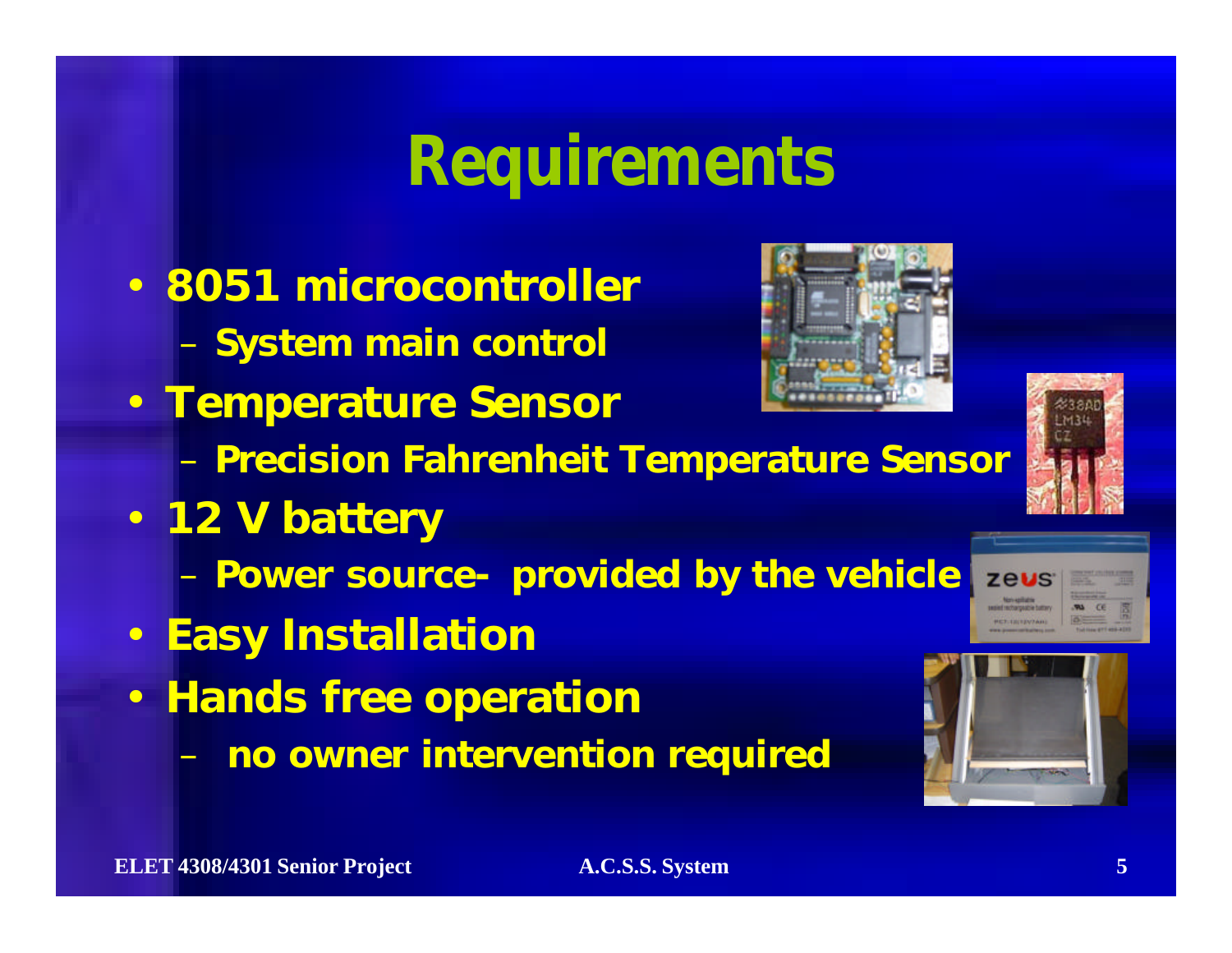# **Design Specifications**

- *The prototype consisted of the following:*
	- *1/3 scale model of automobile front windshield*
	- *2 DC Gear Motors (12V, 21 RPM)*
	- *1 LM34 Temperature Sensor*
	- *LCD Display*
	- *2 Snap-action toggle switches*
	- *1 SN75441 H-bridge*
	- *Sunshade material mounted on roll and guide rails*
	- *Min-Max /51-C2 Microcontroller*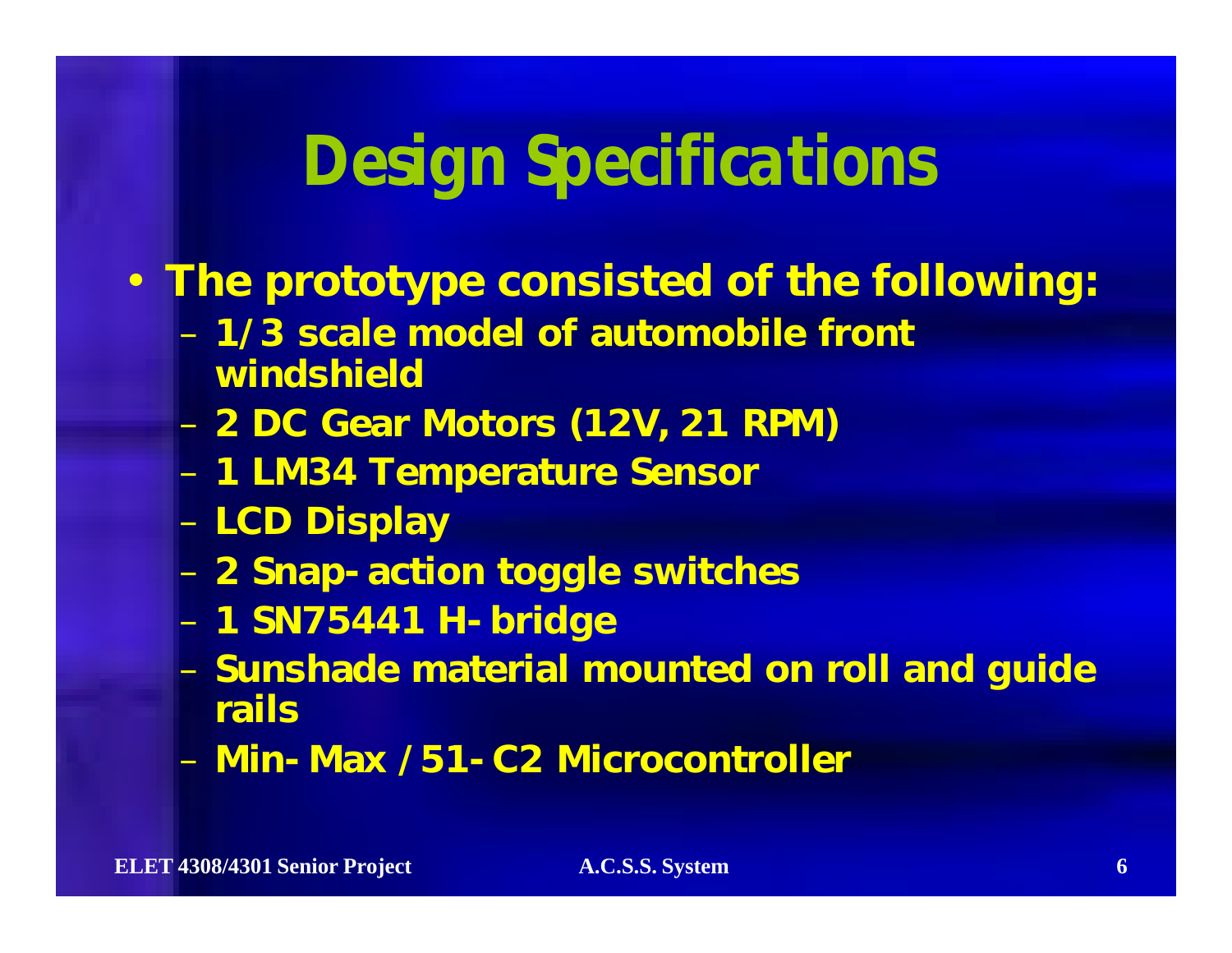# **Design – Block Diagram**

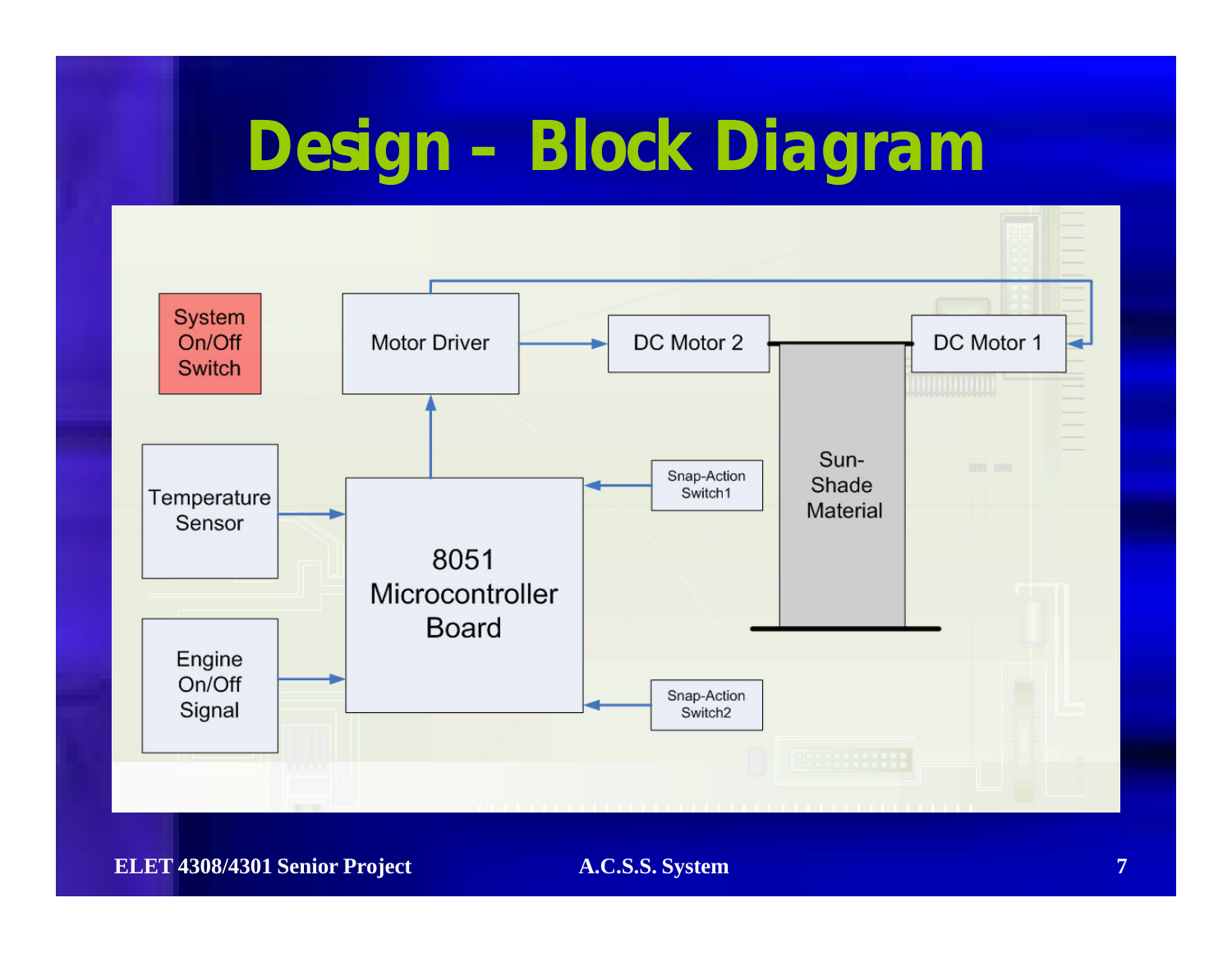# **Prototype Construction**







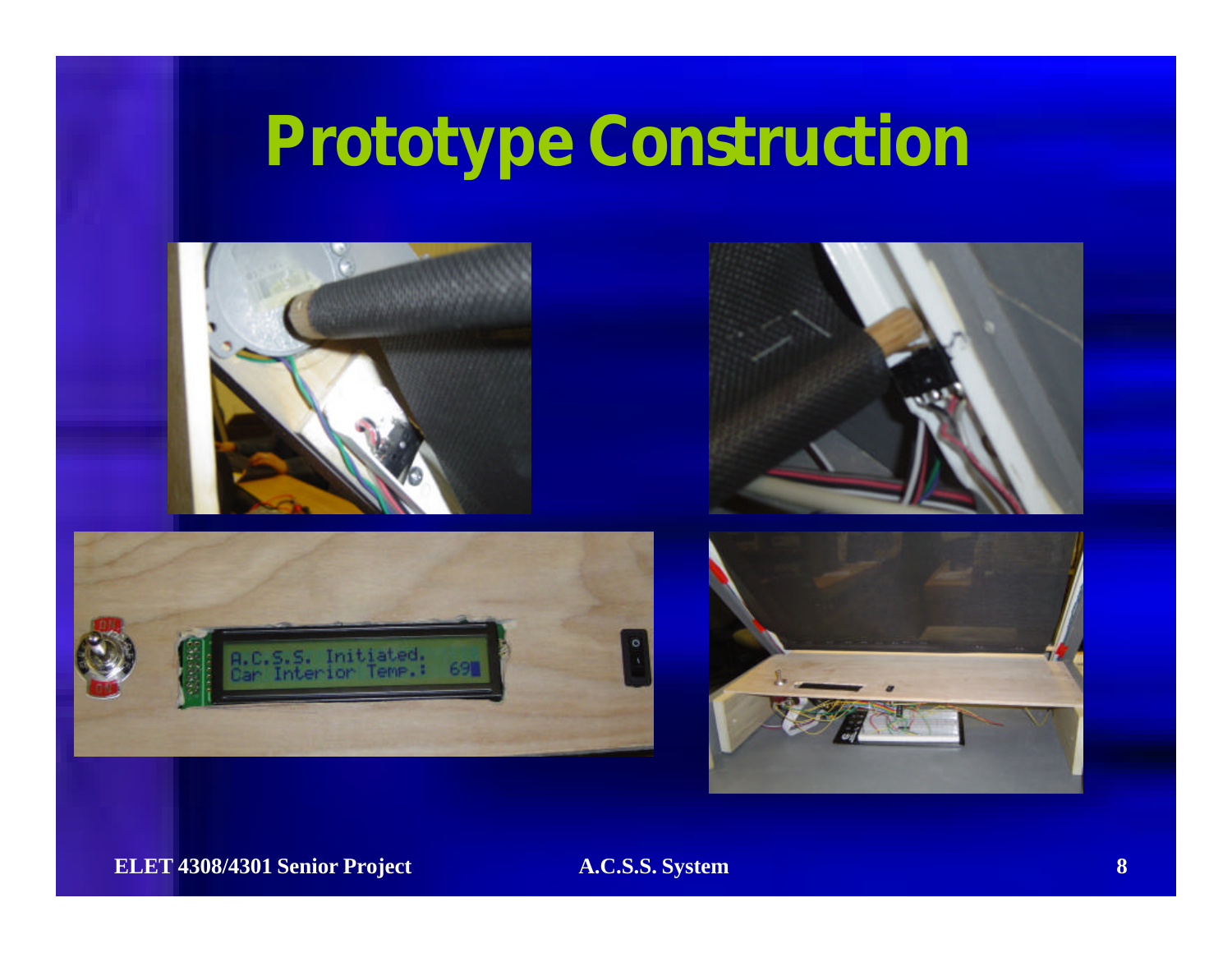# **Description – Hardware Design**

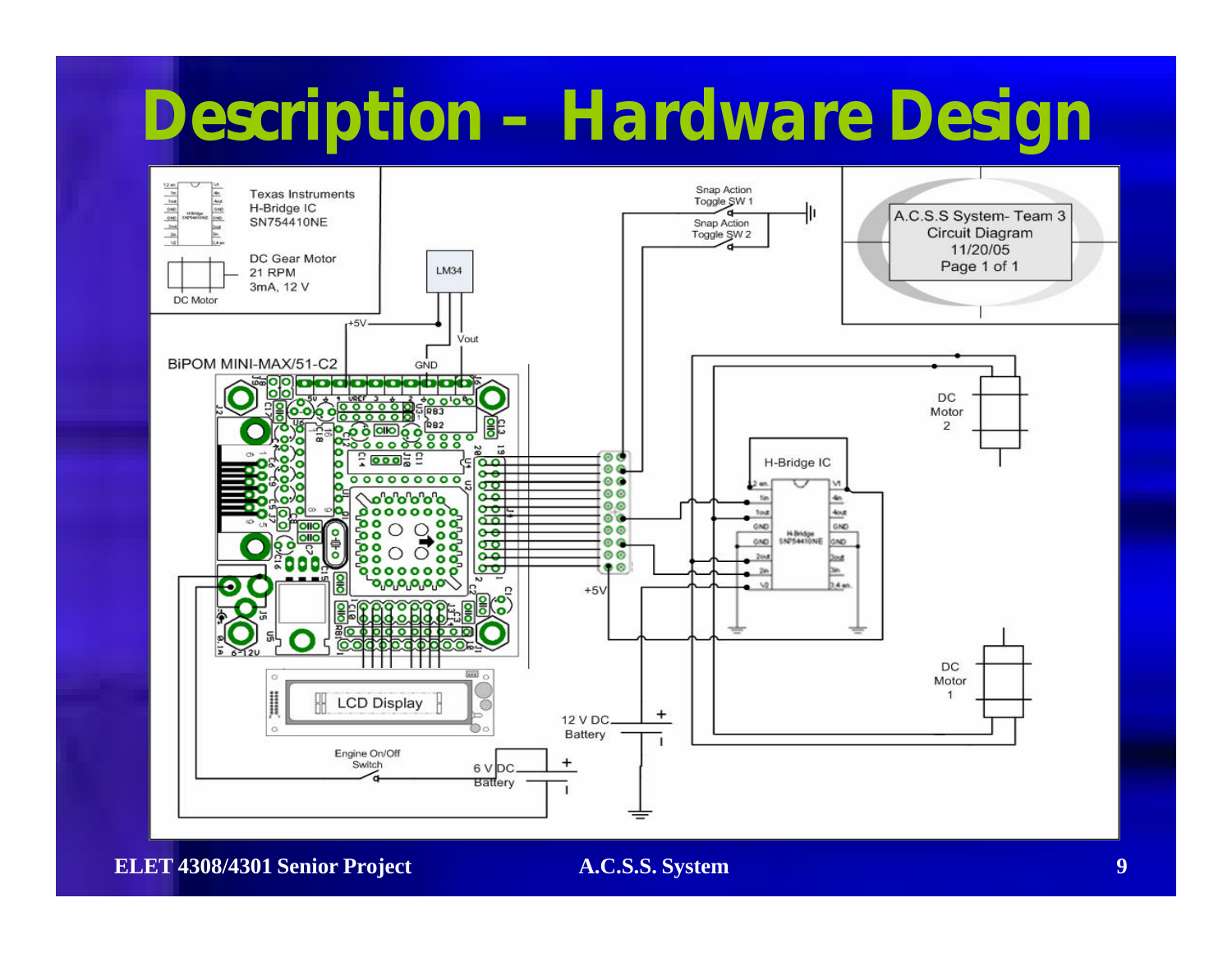## **Program Operation Flowchart**



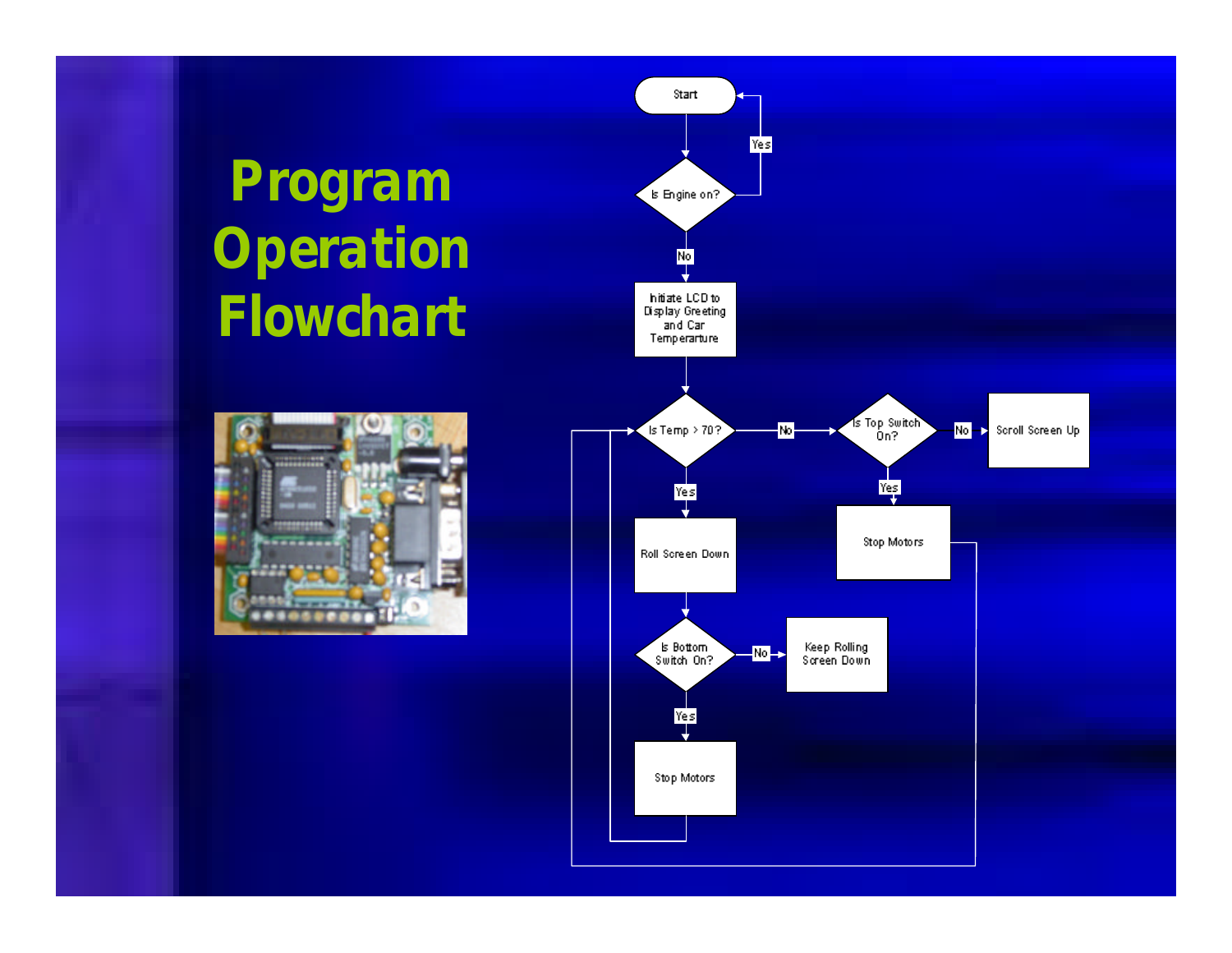## **Costs**



• *The actual total costs for A.C.S.S. includes:*

– *Components/Parts*

- *Laboratory Use*
- *Labor*

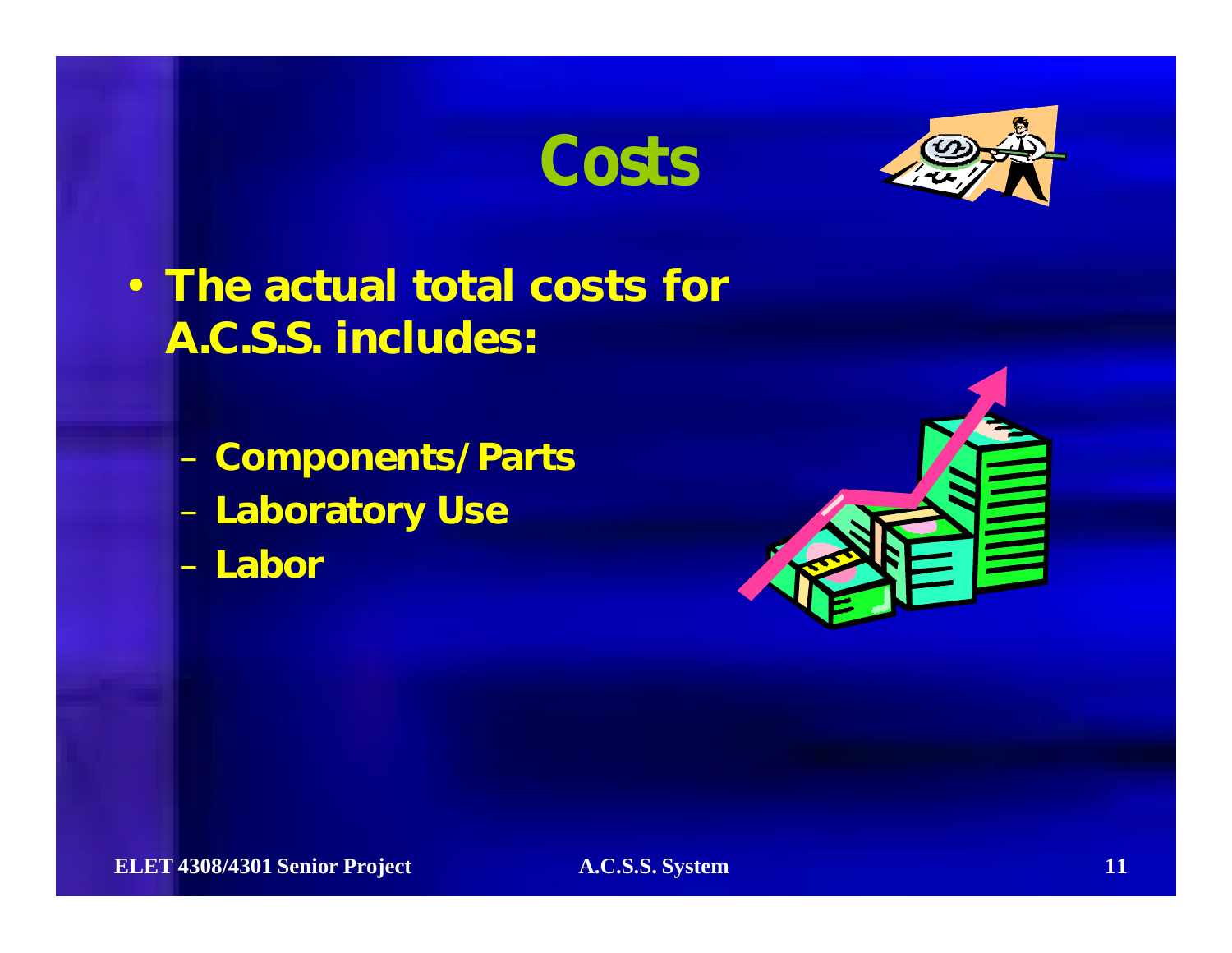## **Costs - Parts**

- *Budget Provided: \$350.00*
- *Total Part Expenses: -\$229.71*



• *Remaining budget: \$120.29*

• *Project required additional parts and replacement parts.*

*Next slide: Table C-1: Cost Analysis of Components*

**ELET 4308/4301 Senior Project A.C.S.S. System 12**

*----*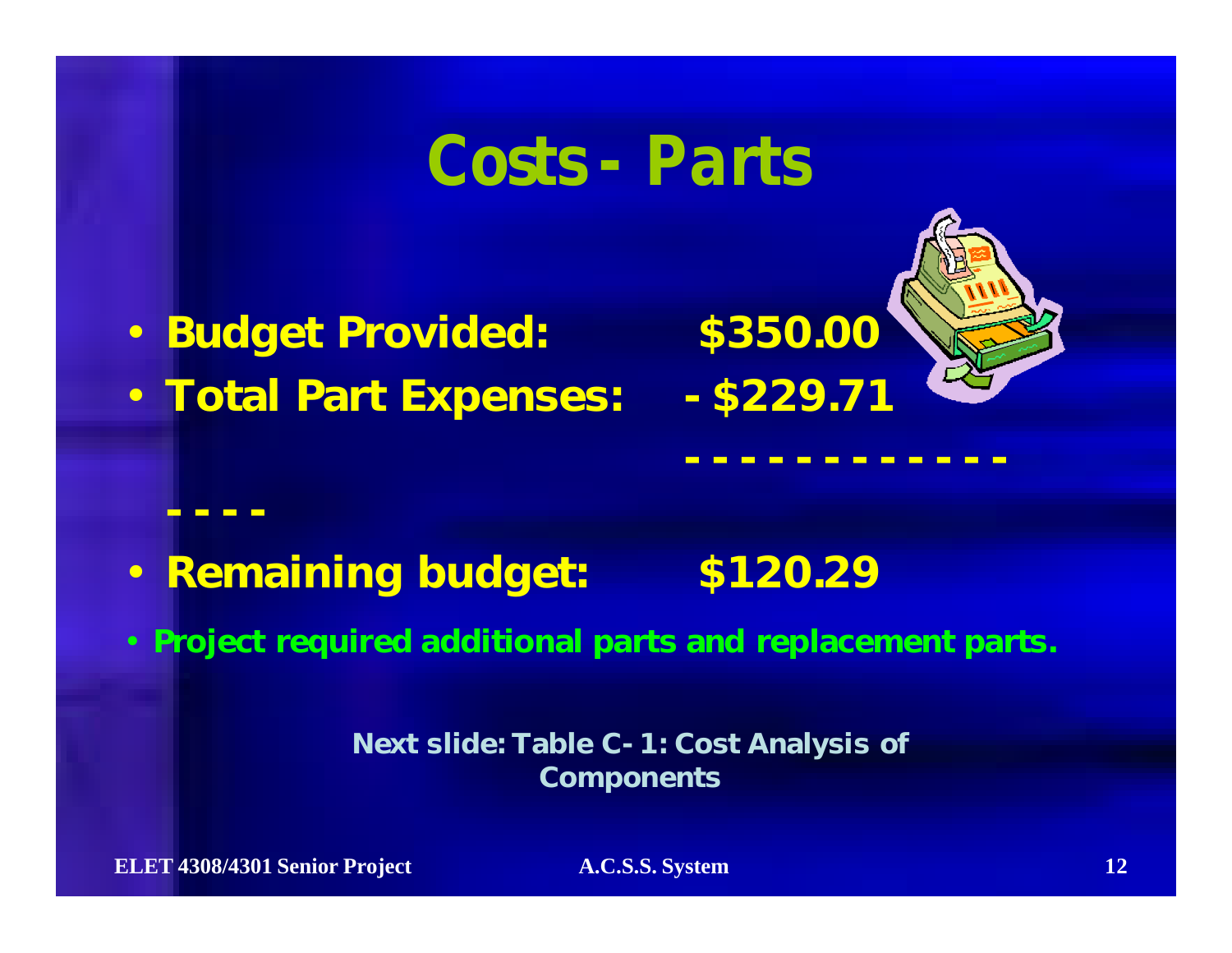|                 | <b>Oty. Parts</b>                                     | Price(Ea.                           | <b>Total</b>                 |  |
|-----------------|-------------------------------------------------------|-------------------------------------|------------------------------|--|
| $\overline{2}$  | DC Gear Motor (21 RPM 3mA, 6V-12V)                    | $3.95 \, \text{S}$<br>$\mathcal{L}$ | 7.90                         |  |
| $\mathbf{1}$    | Adaptor, DC, 6V, 800mA                                | $\frac{1}{2}$<br>12.95              | $\vert$ \$<br>12.95          |  |
| 2               | 2 contact switches                                    | $1.95$ \$<br>$\frac{1}{2}$          | 3.90                         |  |
|                 | undl connecting wire                                  | $\frac{1}{2}$<br>5.95               | $\frac{1}{2}$<br>5.95        |  |
| 2               | <b>Brackets</b>                                       | $\frac{4}{5}$<br>2.00               | $\mathcal{S}$<br><b>4.00</b> |  |
| $\mathbf{1}$    | battery 6v, 4.5 AH                                    | $\frac{1}{2}$<br>8.95               | $\mathfrak{D}$<br>8.95       |  |
| $\mathbf{1}$    | battery 12V 7AH                                       | \$16.50                             | $\frac{1}{2}$<br>16.50       |  |
| 1               | on/off button-engine simulation (tiny rod \$          | 2.50                                | $\frac{1}{2}$<br>2.50        |  |
| $\mathbf{1}$    | on/off button-system on/off control (tin \$           | 2.50                                | $\mathcal{L}$<br>2.50        |  |
| $\mathbf 1$     | two switch button-lock/unlock simulation \$ 1.25   \$ |                                     | 1.25                         |  |
| $\mathbf{1}$    | two way switch button-deploy/retract op \$            | 4.95                                | $\mathfrak{S}$<br>4.95       |  |
| 2               | H-Bridge IC (SN754410NE) Stepper moto \$              | 1.95                                | $\frac{1}{2}$<br>1.95        |  |
| $\mathbf{1}$    | temperature sensor (LM34)                             | $\frac{1}{2}$<br>1.95               | $\frac{4}{5}$<br>1.95        |  |
| $\mathbf{1}$    | Hamamatsu S8369-Light Sensor                          | $\mathfrak{P}$<br>3.00              | $\frac{1}{2}$<br>3.00        |  |
| $\mathbf 1$     | <b>Cadium Sulfite-Light Sensor</b>                    | $\frac{4}{5}$<br>1.00               | $\frac{4}{5}$<br>1.00        |  |
| 1               | 8051 microcontroller                                  | \$95.00                             | $\mathcal{L}$<br>95.00       |  |
|                 | pk Plastic/Metal rails                                | $5.89$ \$<br>$\mathcal{L}$          | 5.89                         |  |
| $\overline{2}$  | 22.5" 2x4                                             |                                     | donated donated              |  |
| $\overline{2}$  | $18''$ 2x4 – donated                                  |                                     | donated donated              |  |
| $\blacklozenge$ | 3'x2' plywood - donated                               | donated                             | donated                      |  |
|                 | pk wood screws & nails - donated                      | donated                             | donated                      |  |
| $\mathbf 1$     | visor material or retractable screen (2'10" \$ 13.98  |                                     | $\mathcal{L}$<br>13.98       |  |
| 1               | wood rod for shade material (.5" diameter \$          | 1.99                                | $\mathcal{L}$<br>1.99        |  |
| 1               | metal spools for cable                                |                                     | $donated$ donated            |  |
| $\mathbf{1}$    | wood rod 3'                                           | $\frac{1}{2}$<br>2.59               | $\frac{1}{2}$<br>2.59        |  |
| 2               | wheel with ball bearings; door roller                 | $\frac{4}{5}$<br>4.47               | $\mathcal{L}$<br>4.47        |  |
| $\mathbf{1}$    | plastic windows (3' x 12")                            | $\frac{4}{5}$<br>6.29               | $\frac{1}{2}$<br>6.29        |  |
| $\overline{4}$  | nylon motor gears (40 teeth)                          | 1.25<br>$\frac{4}{5}$               | $\mathfrak{S}$<br>5.00       |  |
| 1               | Super glue                                            | $\mathfrak{P}$<br>4.25              | $\frac{4}{5}$<br>4.25        |  |
| 1               | breadboard                                            | $\frac{1}{2}$<br>5.00               | $\frac{4}{5}$<br>5.00        |  |
| $\mathbf{1}$    | expansion cable 6"                                    | $\mathfrak{D}$<br>6.00              | $\frac{1}{2}$<br>6.00        |  |
|                 |                                                       | Total:                              | $\frac{1}{2}$<br>229.71      |  |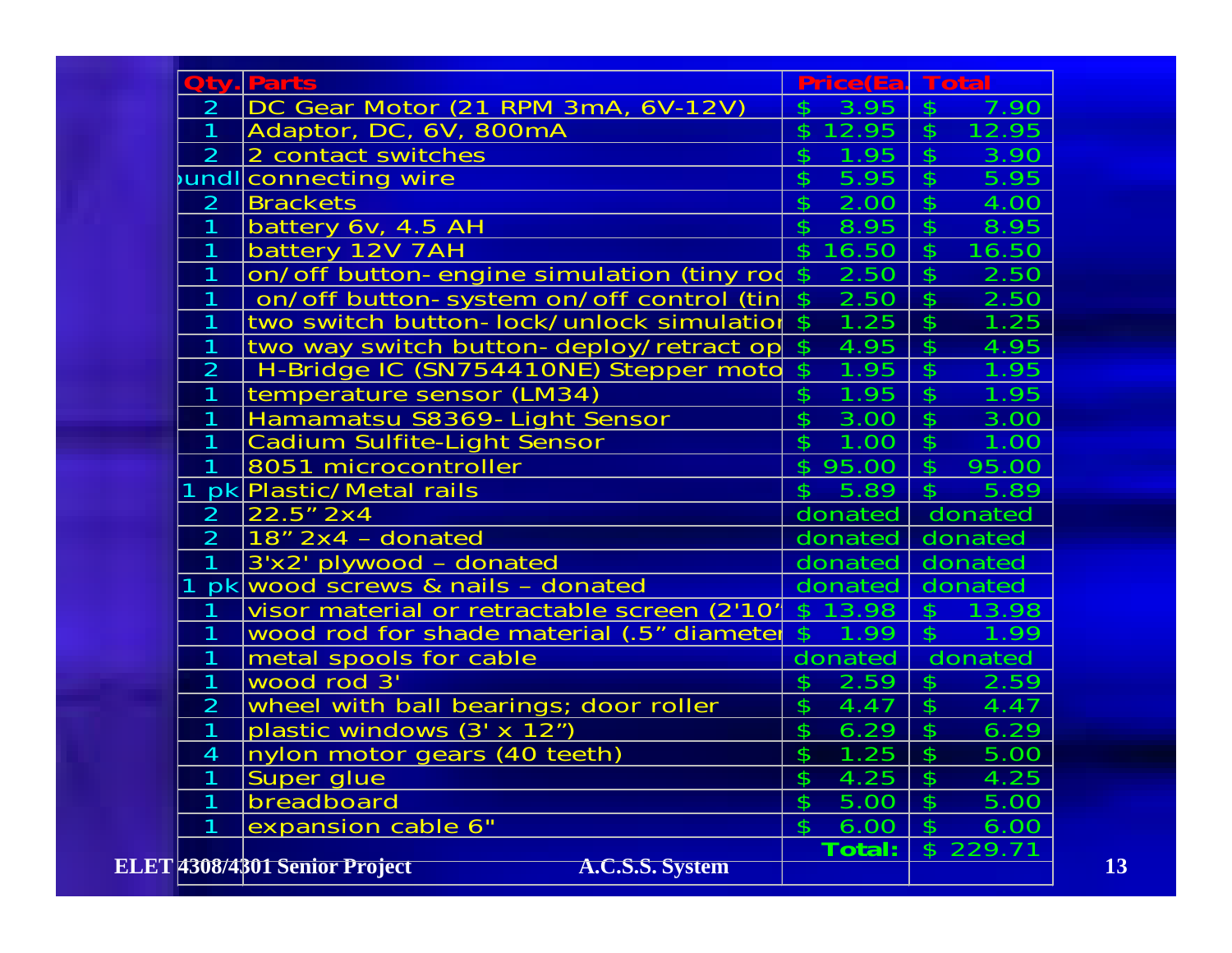## **(cont'd) Costs – Lab Use**

|                                                                               | Est.                                   | <b>Actual</b>                          |        |                 |
|-------------------------------------------------------------------------------|----------------------------------------|----------------------------------------|--------|-----------------|
| <b>LABORATORY</b>                                                             | Cost or                                | <b>Cost or</b>                         | Lab    |                 |
| <b>RESOURCES</b>                                                              | <b>Hours</b>                           | <b>Hours</b>                           | Cost   | <b>Subtotal</b> |
| <b>Lab Course Fees</b>                                                        | \$92.00<br>$\boldsymbol{\mathsf{x}}$ 4 | \$92.00<br>$\boldsymbol{\mathsf{x}}$ 4 |        | \$368.00        |
| Use of lab as a<br>group (during<br>scheduled-<br>Use <sup>l</sup> ass time a | 40<br>hrs.                             | 40<br>hrs.                             | \$2.36 | \$94.40         |
| group/individ<br>-ually (during<br>$non-$<br>scheduled                        | 292                                    | 268                                    |        | \$632.48        |
| <b>Total Team Lab</b><br><b>Usage Charge</b>                                  | 332<br>hrs.                            | 308<br>hrs.                            |        | \$1,142.40      |
|                                                                               | class time)                            | hrs.                                   | hrs.   | Hrly.<br>\$2.36 |

#### *Table C-2: Actual Costs of Lab Use*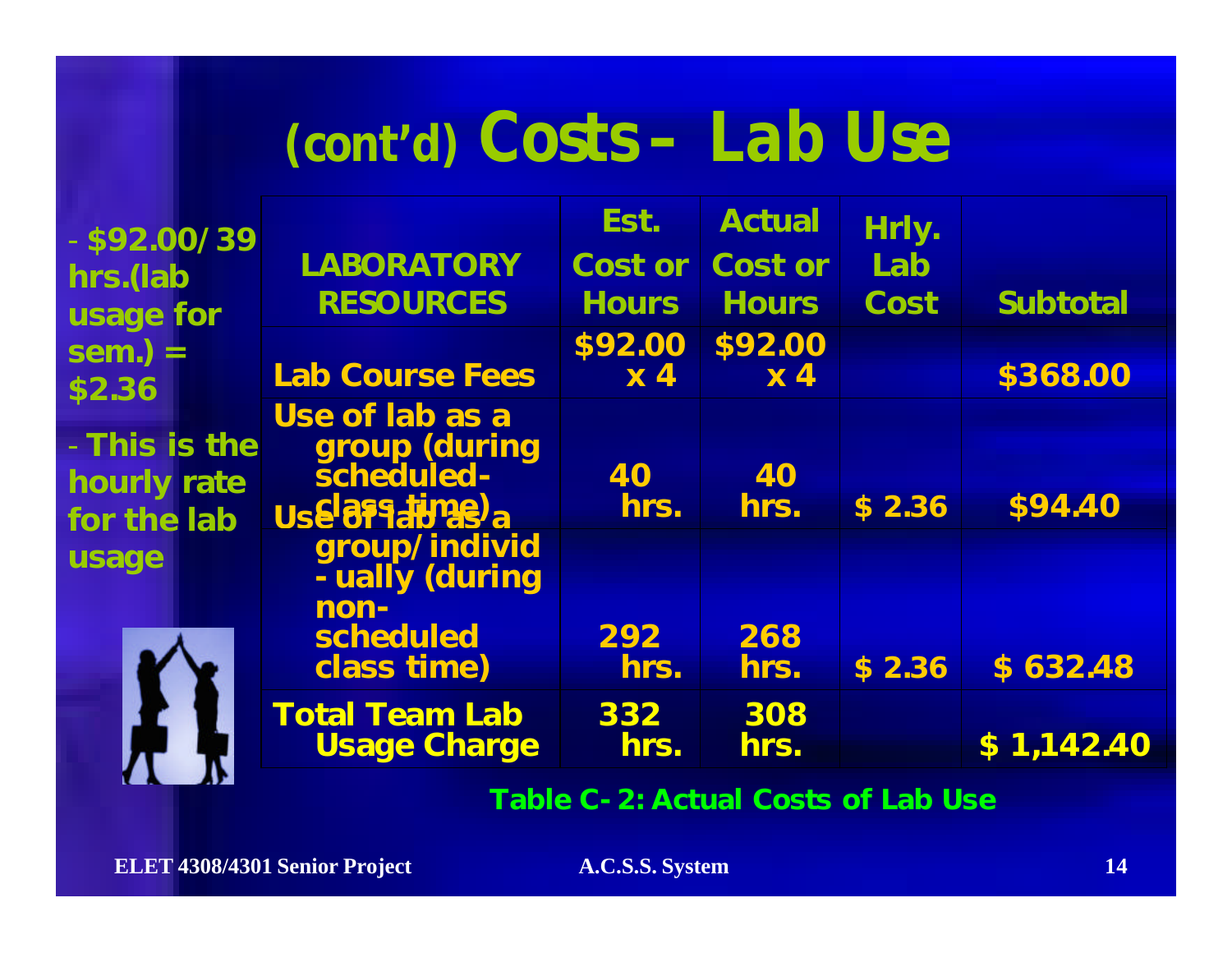# **(cont'd) Costs – Labor**



*The average hourly pay rate for an IT or Engineer profession in TX. is: \$25.46*

*The hourly pay rate set here is \$25.00 which is the dream pay rate all members desire.*



| <b>Employee</b>                   | <b>Hourly</b><br><b>Pay</b><br>Rate |     | Est.<br><b>Working</b><br><b>Hours</b> | <b>Actual</b><br><b>Hours</b><br><b>Worked</b> | <b>Salary</b> |  |
|-----------------------------------|-------------------------------------|-----|----------------------------------------|------------------------------------------------|---------------|--|
| Garza, Zeida                      | \$25                                | 2.5 | $-170$                                 | 196                                            | \$12,250      |  |
| <b>Lemos, Rolando</b>             | \$25                                | 2.5 | $-170$                                 | 139                                            | \$8,687.5     |  |
| Munguia, Rigoberto                | \$25                                | 2.5 | $\sim 170$                             | 160                                            | \$10,000      |  |
| <b>Tellez, Dennise</b>            | \$25                                | 2.5 | $-170$                                 | 220                                            | \$13,750      |  |
| <b>Total:</b><br>680              |                                     |     |                                        | 715                                            | \$44,687.5    |  |
| Table C-3: Actual total salaries. |                                     |     |                                        |                                                |               |  |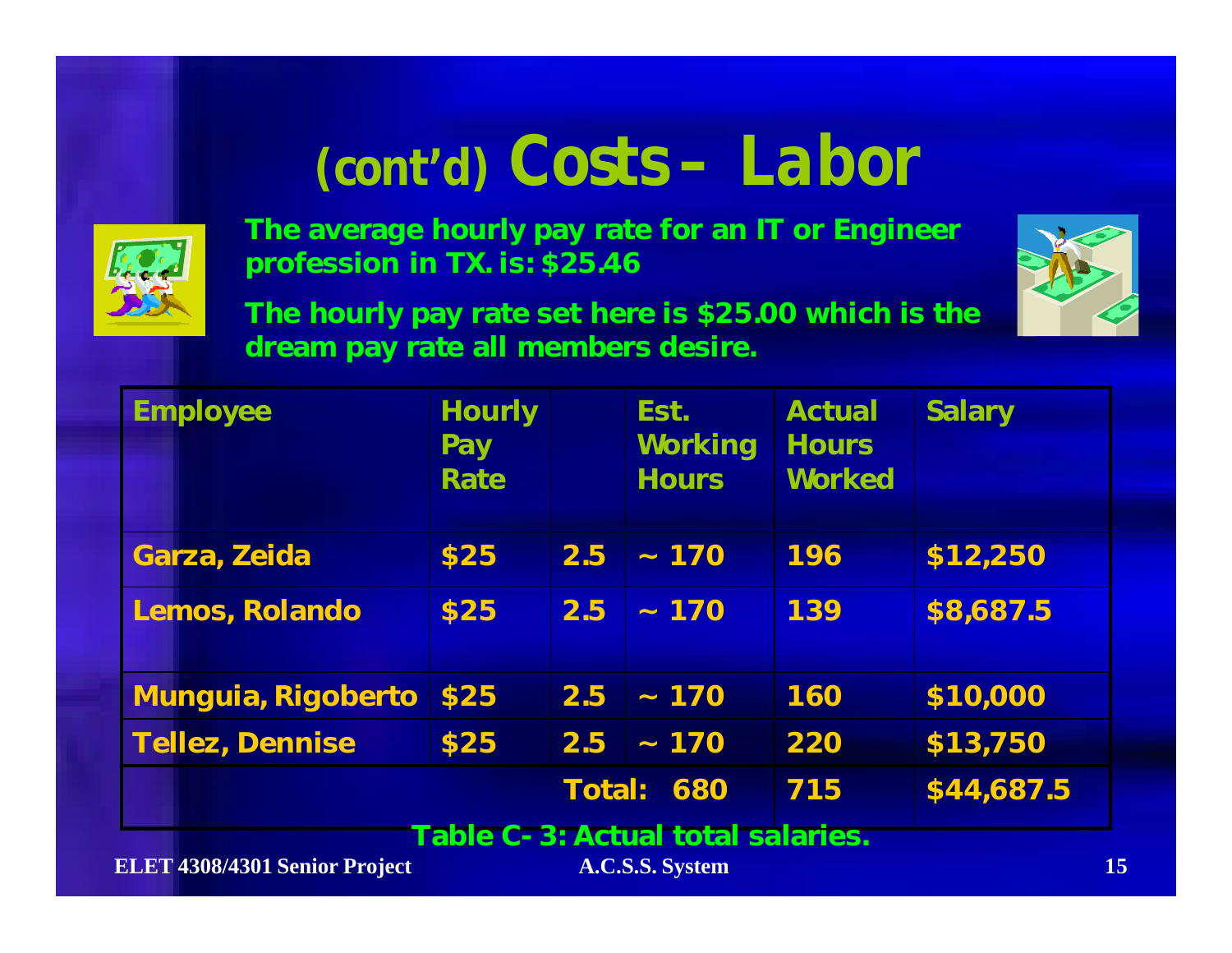## **(cont'd) Costs – Project Cost**

#### •**The project's actual cost: \$46,289.32. Total Project Cost** •*A difference of \$4,315.80*

|                 | <b>Estimated</b> | <b>Actual</b> | <b>Total Project Cost</b>                                         |
|-----------------|------------------|---------------|-------------------------------------------------------------------|
| <b>Salaries</b> | \$41,000.00      | \$44,687.50   | Salaries.<br>$$44,687.50, \neg$<br>96.54%                         |
| <b>Parts</b>    | \$190.00         | \$229.71      | $\Box$ Lab Use<br>$\blacksquare$ Parts                            |
| Lab Use         | \$783.52         | \$1,372.11    | $\Box$ Salaries                                                   |
| <b>TOTAL:</b>   | \$41,973.52      | \$46,289.32   | Lab Use,<br>Parts, \$229.71,<br>$-$ \$1,372.11,<br>0.50%<br>2.96% |

**Table C-4: Total Project Cost**

**Figure C-1: Pie Chart for Table C-4; total project cost.**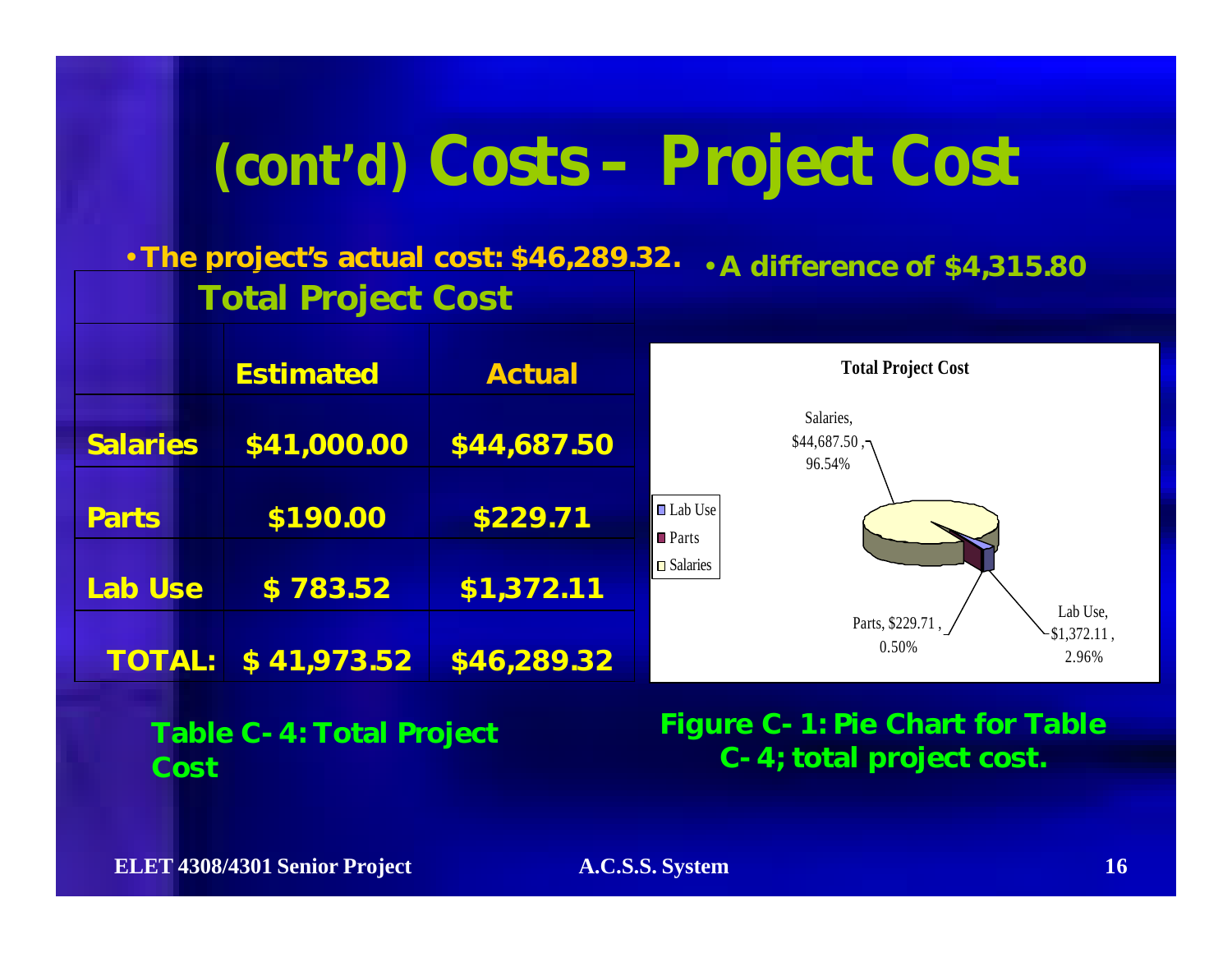## **References**

- *www.salary.com, "IT" and "Engineering". Oct. 2005*
- *http://www.uh.edu/sfs/Fee\_Schedule/Fall\_2005/BAFFEE\_CFWW.h tm; University of Houston, Fee Schedule on College Course Fees. Oct. 2005*
- *http://atmel.com/dyn/products/product\_card.asp?part\_id=3044; Atmel Products. Oct.2005*
- *www.bipom.com*